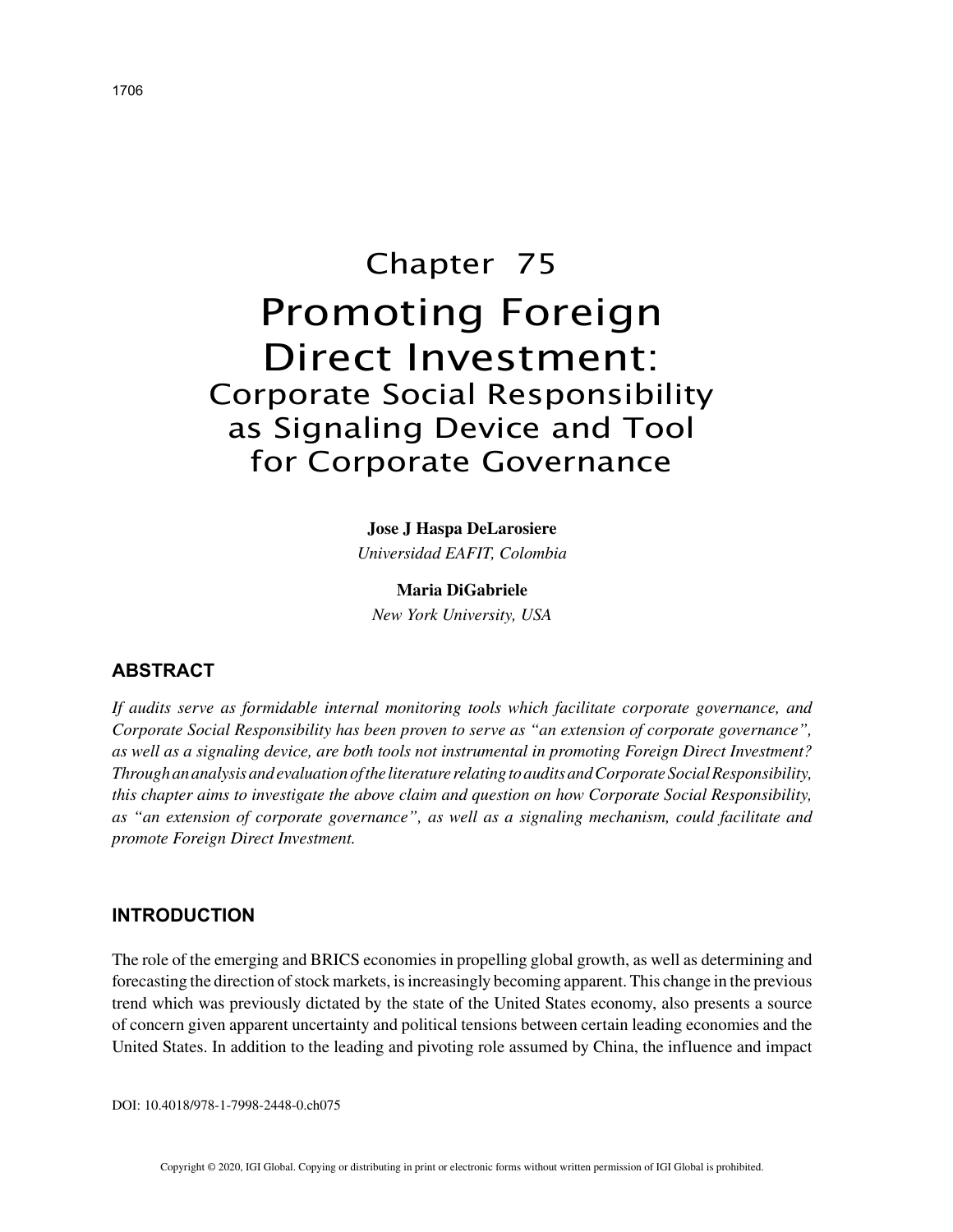of oil prices on stock markets has been witnessed and observed with increased interest since the end of October 2014. The importance of financial disclosure and transparency in leading market economies – particularly for institutional investors has continually and persistently been brought to the fore. Owing to concerns of steep drops in the Dow and persistent uncertainty about the future and not the current state of the United States economy, on the  $24<sup>th</sup>$  August 2015, a massive sell-out was instigated following a dip of about 1000 points.<sup>1</sup> This being attributed not only to dipping commodities such as oil prices, but primarily in response to observations that prognosis on China's growth was weaker than forecasted, as well as concerns about extent of cover ups about actual state of China's economy.

The vital question remains the extent to which BRICS are able to sustain the expected momentum as propellers of growth and Foreign Direct Investment – at a global level - as merely opposed to a regional level. Furthermore, was the massive sell out which followed in response to the Dow's loss, an overreaction to China's stock market figures and the fact that expected prognosis about growth, particularly within China's manufacturing sector, may not be as robust as initially anticipated? Or is a combination of other factors such as uncertainty over the hike in interest rates by the Fed Reserve, as well as policy responses by other central banks attributable to the panic?

Is a slow down or bust period approaching in China or the BRICS economies – particularly having experienced a boom cycle whereby China was able to resist the pressures encountered by many other advanced economies following the Financial Crisis of 2008? Such bust cycle periods having been evidenced in the Asian Financial Crisis of 1997 and then a decade later when the 2008 Global Financial Crisis was preceded by a boom period in the housing markets?

This chapter aims to contribute to the literature on how Corporate Social Responsibility, as "an extension of corporate governance" (Sacconi, 2004:6), as well as a signaling mechanism (Goyal, 2006:4), can facilitate and promote Foreign Direct Investment.

## **Background and Literature Review**

In addition to UNCTAD reports following post 2012 decline – with inflows rising 9 per cent in 2013, to \$1.45 trillion, and projections, that FDI flows could rise to \$1.6 trillion in 2014, \$1.7 trillion in 2015 and \$1.8 trillion in 2016, with relatively larger increases in developed countries, the following key observations were also made (UNCTAD, 2014):

- FDI flows to developed countries increased by 9 per cent to \$566 billion, leaving them at 39 per cent of global flows, while those to developing economies reached a new high of \$778 billion, or 54 per cent of the total.
- FDI outflows from developing countries also reaching record levels with developing and transition economies together investing \$553 billion, or 39 per cent of global FDI outflows, compared with only 12 per cent at the beginning of the 2000s.
- Megaregional groupings' impact on global FDI with Asia-Pacific Economic Cooperation (APEC) remaining the largest regional economic cooperation grouping, with 54 per cent of global inflows.
- The poorest countries are becoming less and less dependent on extractive industry investment and natural resources – with manufacturing and services now make up about 90 per cent of the value of announced projects both in Africa and in LDCs.